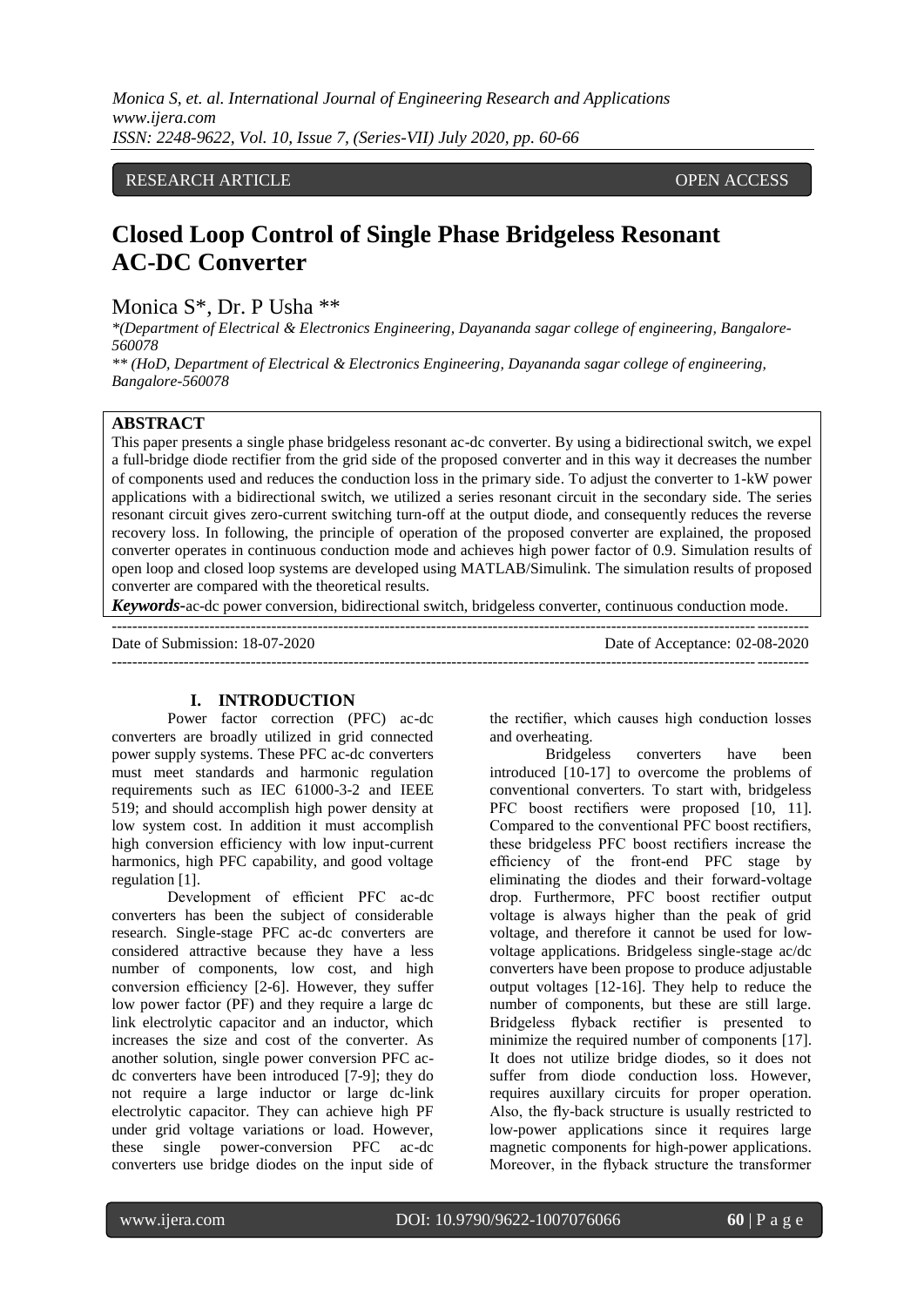usage is poor and large transformer core is required to maintain the expected power level.

This paper presents a single phase bridgeless resonant ac-dc converter. It is low in cost, simple in structure and low in conduction loss since it uses a single bidirectional switch instead of input bridge diodes. To obtain high power capability with single bidirectional switch, the proposed single phase bridgeless resonant converter uses a series resonant circuit on the secondary side. The series resonant circuit achieves zero-current switching (ZCS) turnoff at the output diode and therefore reduces the reverse-recovery loss.

To achieve medium-high power capacity with appropriate size of the transformer, it operates in continuous conduction mode (CCM) when the instantaneous power level is high. The design guidelines of the proposed converter are presented and simulation results are obtained.

# **II. TOPOLOGY AND OPERATING PRINCIPLE**

Fig. 1 shows the circuit diagram of the proposed single phase bridgeless resonant ac-dc converter. The bidirectional switch is used totransfer energy to the secondary side without rectifying the ac grid voltage. During the positive half cycle of the input voltage vg, themain switch S1 is turned on according to the duty-ratio. During the negative half-cycle of vg, switch S2 is turned on and acts as the main switch. S1 and S2 operates complementary to one another. When the bidirectional switch is turned on, the energy in the primary side is transferred to the secondary side through the series-resonant circuit. When the bidirectional switch is turned off, the energy which is stored in Lm is transferred to the secondary side. This characteristic enables the proposed converter to process high power by using a single bidirectional switch.



#### **Fig. 1. Circuit diagram of bridgeless resonant ac-dc converter.**

The proposed converter is designed to operate in DCM when the instantaneous power level is low, and in CCM when the instantaneous

power level is high. The proposed converter requires less peak current and achieves high efficiency when it operates in CCM than when it operates in DCM. As the magnetizing inductance Lm increases, the CCM region in a single grid period widens, and thereby it increases the power conversion efficiency. However, large Lm requires large transformer size, so Lm must be selected cautiously to optimize the trade-off between efficiency and transformer size. During CCM steady-state operation, according to the switch and diode states Ts is divided into four operating modes. The equivalent circuit of each operating modes are shown in Fig. 2.

To analyze the operation of the proposed converter, several assumptions are made:

1) The grid voltage vg is constant because the the grid frequency fg is much lesser than the switching frequency fs;

2) The output capacitor Co is large that the outputvoltage Vo is assumed to have no ripple voltage;

3) The transformer is ideal with the primary leakage inductance Llk,p the magnetizing inductance Lm, and the secondary leakage inductance Llk,s;

4) The switch S1 is modulated with duty ratio D, and the switch S2 acts complementary to S1.

## **2.1 CCM Operation**



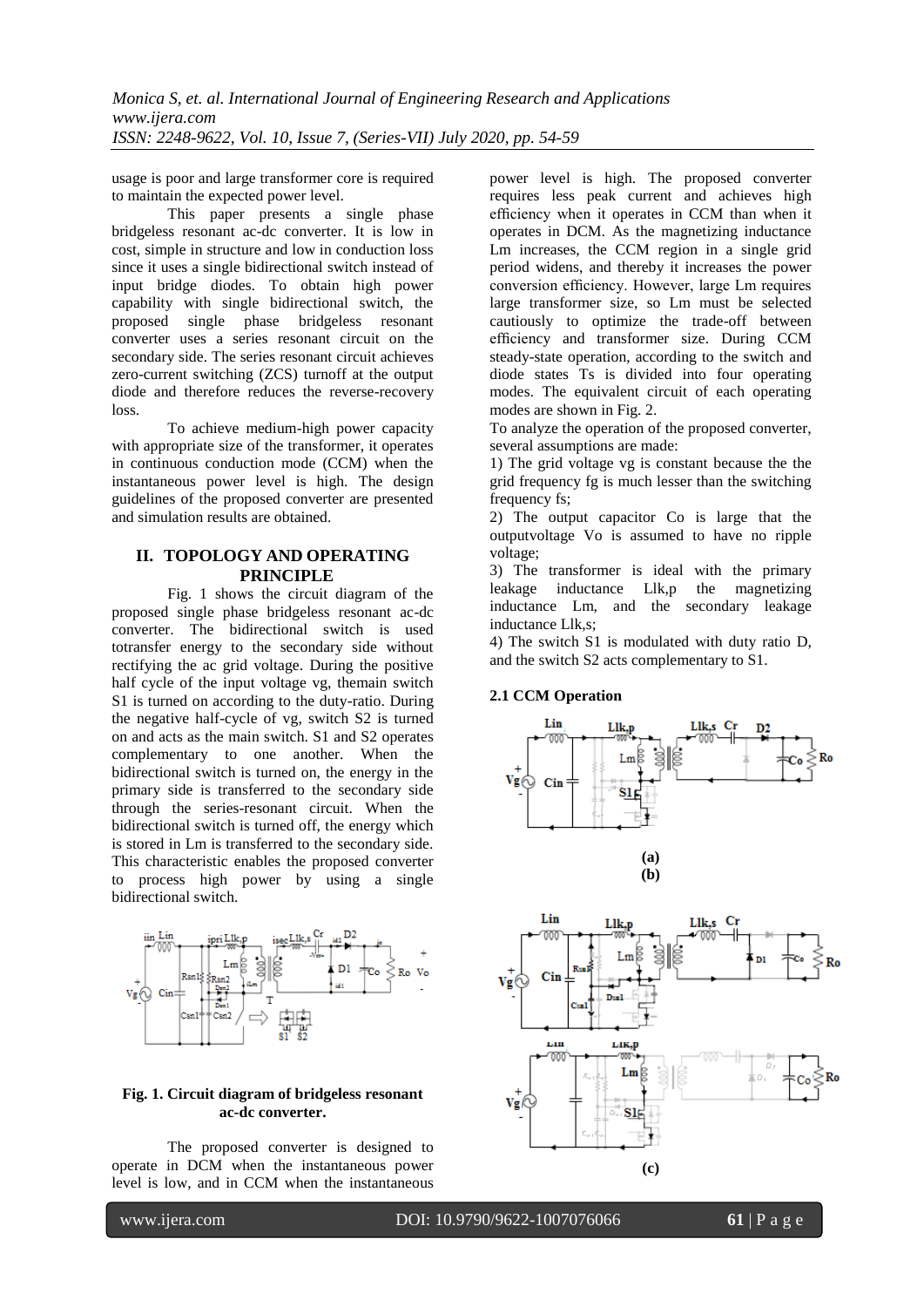

**(d) Fig. 2. Equivalent circuit of bridgeless resonant ac-dc converter when operates in CCM. (a) Mode 1. (b) Mode 2. (c) Mode 3. (d) Mode 4.**

**Mode 1**  $[t_0, t_1]$ : At time  $t_0$ ,  $S_1$  is turned on and  $i_{\text{sec}}$ starts to resonate due to  $L_{lk,s}$  and  $C_r$  and it is directly transferred to the load through  $D_2$ . For the simplicity, we ignored input filter effect and considered  $V_{cin}$  as  $V_g$ ; During  $T_sV_g$  is considered to be constant. Also, we assume  $L_m \gg L_{lk,p}$  for the brevity. Then,  $i_{Lm}$  increases linearly as

$$
\frac{di_{Lm(t)}}{dt} = \frac{Vg}{Lm} \cdot (1)
$$

 $\frac{dt}{dt}$   $\frac{Lm}{dt}$  ower is transferred to the output stage of the transformer and it charges the magnetic inductor Lm.

since,  $L_m \gg L_{lk,p}$ , the transformer secondary side voltage can be expressed as nvg. The state equation of the circuit can be written as

$$
L_{lk,s} \frac{di_{sec}(t)}{dt} = \text{nyg-} \text{Vo+} v_{cr}(t), \qquad (2)
$$

$$
i_{sec}(t) = -C_r \frac{dv_{cr}(t)}{dt} \qquad (3)
$$

with isec(to)  $= 0$ , where vcr is the voltage across Cr. Solving (2) and (3) yields

$$
i_{sec}(t) = \frac{v_g - (v_o - v_{cr}(to))}{z_r} \sin[\omega_r(t - t_o)] \tag{4}
$$

where the<br>characteristic impedance  $Zr$  and the resonant angular frequency wr are given by

$$
Zr = \sqrt{\frac{\text{Llk}_{,S}}{\text{Cr}}}, \, w_r = \frac{1}{\sqrt{L_{lk,sC_r}}}
$$

At the same time, the input power charges magnetic inductor Lm and iLm is increased linearly as

$$
i_{Lm}(t) = i_{Lm}(t_o) + \frac{v_g}{L_m}(t \cdot t_0)
$$
 (5)

where  $iLm(t)$  is the initial value of  $iLm(t)$ .

**Mode 2**  $[t_1, t_2]$ : At time t1, the resonance between Cr and Llk,s terminates and isec becomes zero. The diode D2 is turned off withzero current (zcs) andtherefore reverse-recovery loss does not occur. The input power charges the magnetic inductor Lm and iLm increases linearly as

$$
i_{\text{Lm}}(t) = i_{\text{Lm}}(t_0) + \frac{v_g}{L_m}(t - t_0)
$$
 (6)  

$$
i_{\text{sec}}(t) = 0
$$
 (7)

**Mode 3**  $[t_2, t_3]$ :At time t2, S1 is turned off and magnetic inductor current iLm is transferred to the secondary side. A high voltage spike occurs at the

switch because turned-off of the switch interrupts the current flowing through the transformer leakage inductance.

 Here, theRCD snubber circuit absorbs the primary leakage inductorcurrent by turning on the snubber diode when vds exceeds  $vg + vcr/n$ .

**Mode 4**  $[t_3, t_4]$ : At t2isec already begins to resonate due to Lm and Cr. iLm(t2) is reflected on the initial value of the secondary side

Then, the state equation of isec can be written as

$$
i_{sec}(t) = -\frac{v_g}{n L_m} \mathcal{D} T_s + \frac{V_{cr}}{n^2 L_m} (t - t_2)
$$
 (8)

# **III. DESIGN GUIDELINES**

**3.1 Determining resonant capacitance:**  To guarantee zero current switching(zcs) turn-off at output diode D2, half of the resonant period must be lesser than the minimum turn-ontime of the switch or

$$
\pi \sqrt{L_{lk,s} C_r} < D_{min} T_s \tag{9}
$$

The minimum duty ratio  $D_{min}$  is given as

$$
D_{min} = 1 \frac{\sqrt{2n} V_{grms}}{V_o},
$$
 (10)  
From which  

$$
T_c^2 \left(1 - \frac{\sqrt{2}n V_{crms}}{\sqrt{2}}\right)
$$

$$
C_r < \frac{T_s^2}{\pi^2 L_{lk,s}} \left( 1 - \frac{\sqrt{2n} V_{grms}}{V_o} \right) (12)
$$

#### **3.2 Determining magnetizing inductance:**

The proposed converter operates in CCM when vg  $\geq$  vg, crit, and in DCM otherwise. The boundary between CCM and DCM is determined by Lm. Increase in Lm widens the CCM region, and increases the efficiency, but it increases the size and cost of the converter. Thus, magnetizinginductance Lm must be chosen appropriately.

#### **3.2 Determining output capacitance:**

To satisfy the output voltage ripple, we select the output capacitor as

$$
C_o \ge \frac{P_0}{2\pi f_g V_o \Delta V_o} \qquad (13)
$$

where ∆Vo-output voltage ripple.

# **3.3 Selecting transformer turns ratio:**

The transformer turns ratio can be selected from the voltage gain of the proposed converter.

$$
n \leq \frac{V_o}{\sqrt{2}V_{grms}}(14)
$$

#### **IV. SIMULATION RESULTS:**

To evaluate the performance of the proposed converter, simulation was performed using MATLAB/SIMULINK with grid voltageVg=120—240 V; output voltage Vo =  $360$ V; and output power  $Po = 1$  kW. To satisfy Zero current switching (ZCS) turn-off at D2 over the entire grid period, resonant capacitance (Cr) is set to 4.4 µF. Considering the size and cost of the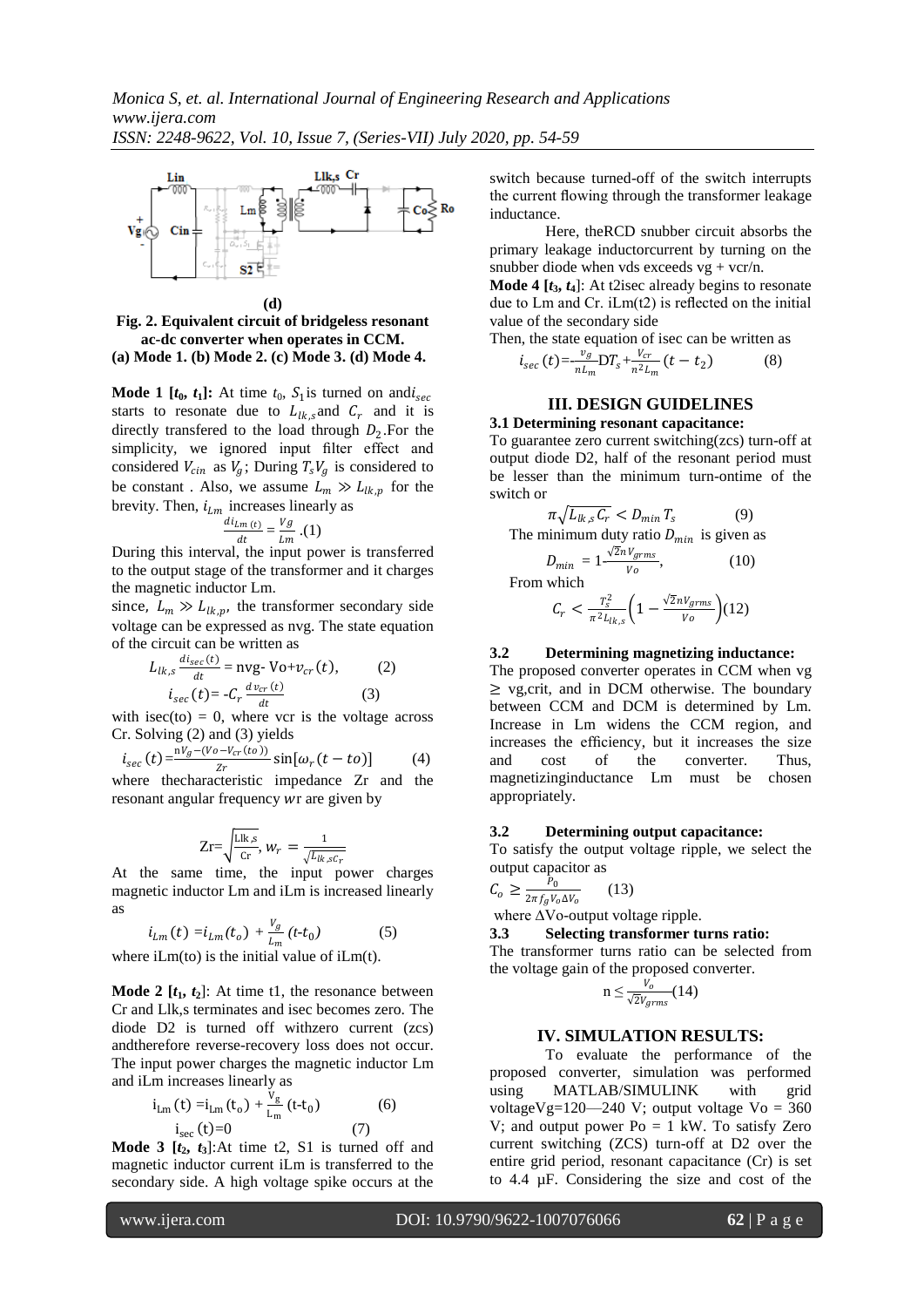*Monica S, et. al. International Journal of Engineering Research and Applications www.ijera.com ISSN: 2248-9622, Vol. 10, Issue 7, (Series-VII) July 2020, pp. 54-59*

converter, magnetizing inductance (Lm) was set to 300 µH.

The open loop simulation is as shown in fig. 3.1. The selected specific components (Table I) were the same as in the simulation.

**Table I**

| <b>PARAMETERS AND VALUES OF</b> |                          |                |
|---------------------------------|--------------------------|----------------|
| <b>COMPONENTS.</b>              |                          |                |
| Parameters                      | Symbols                  | Value          |
| Grid voltage                    | vg                       | 120-240 V      |
| Output voltage                  | Vo                       | 360 V          |
| Grid frequency                  | fg                       | 60 Hz          |
| Switching                       | $\mathsf{fs}$            | $50$ kHz       |
| frequency                       |                          |                |
| Rated output                    | P <sub>O</sub>           | $1 \text{ kW}$ |
| power                           |                          |                |
| Primary capacitor               | Cin                      | $6.6 \mu F$    |
| Primary inductor                | Lin                      | 940 µH         |
| Magnetizing                     | Lm                       | 300 µH         |
| inductance                      |                          |                |
| Primary leakage                 | Llk,p                    | 1.39 µH        |
| inductance                      |                          |                |
| Secondary                       | Llk,s                    | $0.86 \mu H$   |
| leakage                         |                          |                |
| inductance                      |                          |                |
| Snubber                         | Csn1, Csn2               | $22$ nF        |
| capacitance                     |                          |                |
| Snubber                         | Rsn1, Rsn2               | $200 k\Omega$  |
| resistance                      |                          |                |
| Resonant                        | Cr                       | $4.4 \mu F$    |
| capacitance                     |                          |                |
| Output                          | $\overline{\mathrm{Co}}$ | 1320 µF        |
| capacitance                     |                          |                |

During CCM, ZCS turn-off is guaranteed at Diode D2.The input current was almost sinusoidal. Input current  $i_{in}$  was synchronized with vg and had measured  $PF = 0.9$ .

#### **4.1 Open loop simulation of proposed converter**



**Fig. 4.1. Simulink model of open loop system.**



**Fig. 4.2. Input voltage waveform.**



**Fig. 4.3. Gate pulses to switch S1 and S2.**



**Fig. 4.4. Output Voltage.**



**Fig. 4.5.Output current.**

The output voltage equation is given by:  $V_o = V_a n(D+1)$  (15)  $V_o = 240 * 1 * (0.5 + 1)$  $V_0 = 360$  V(Theoritical value) By simulation  $V_0 = 351 V$ 

The output voltage obtained in open loop simulation is  $Vo = 351$  V. This discrepancy is because of the semiconductor devices (switch and diode) voltage drop when they are on. Output power is given by: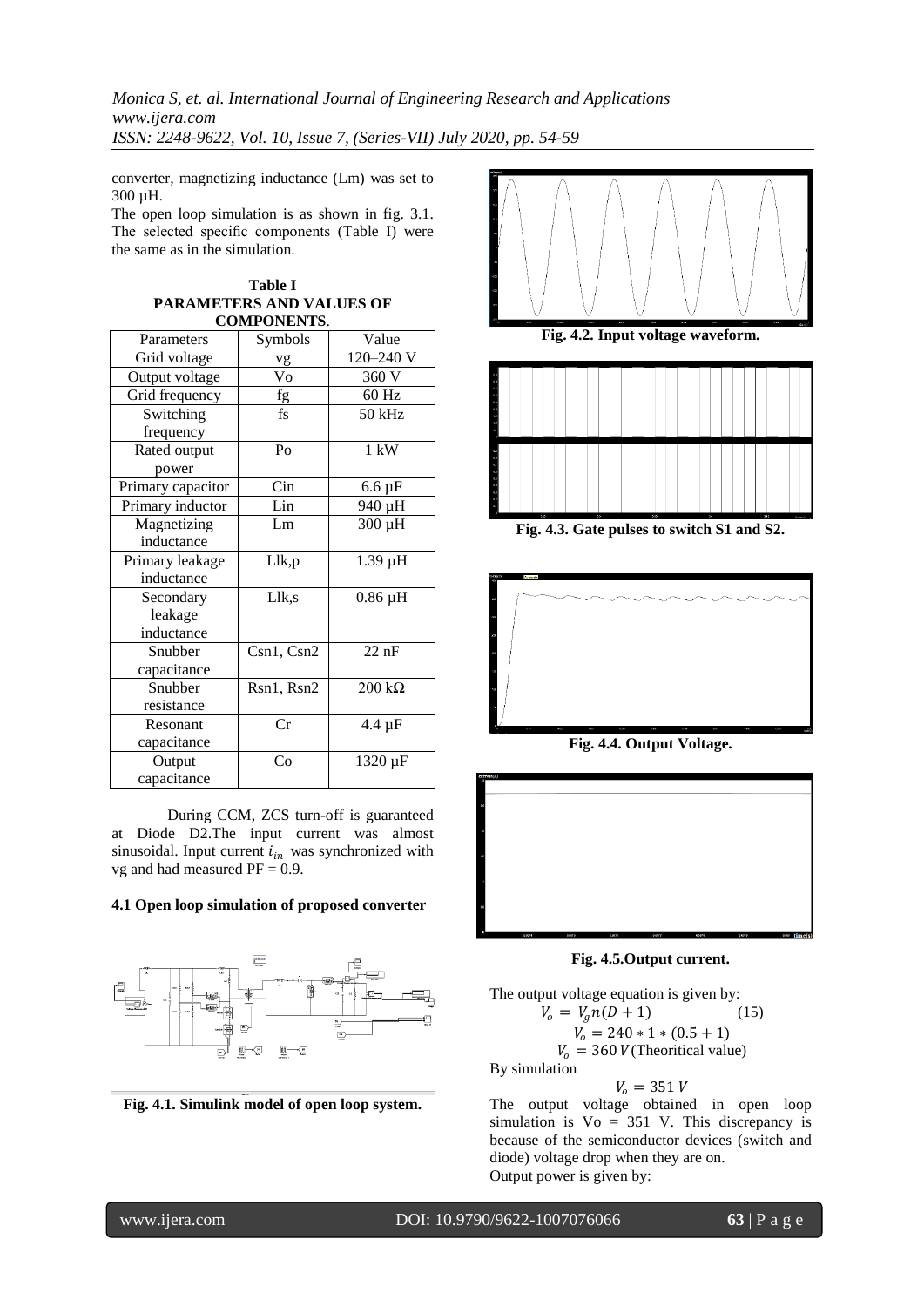```
Po = Vo * IoP=351*2.7
P = 947.7W
```
Power obtained in open loop simulation is 947.7W which is less than required value hence we go for closed loop circuit.

# **4.1.1 Closed loop simulation of proposed converter**

#### **4.1.1.1 Block diagram of converter with pi controller**

The output of the converters is not constant because of the difference in the environmental condition therefore control techniques are employed. Hence to achieve the required output voltage to meet the load demand, closed loop control is implemented. The block diagram shown in figure 4.1.1 explains the implementation of proportional integral (pi) controller for single phase resonant ac-dc converter. The actual output voltage of the bridgeless resonant ac-dc converter and the constant reference signal are compared, to obtain a error signal. The error signal (e) is given to proportional integral (pi) controller. The pi controller generates the control signal based on error signal for varying the turn on and turn off time of the switch of the bridgeless resonant ac-dc converter, to maintain constant output voltage(Vo) irrespective of the load variation and input voltage. Similarly to maintain constant output current pi controller is used.



**Fig. 4.1.1. Block diagram of resonant ac-dc converter.**









**Fig. 4.1.4. Output current in closed loop.**

By closed loop simulation

$$
V_o = 360 V
$$
  

$$
Po = Vo * Io
$$
  

$$
Po = 360 * 2.778
$$
  

$$
Po = 1KW
$$

Power obtained in closed loop simulation with pi controller is 1KW which is the required power level.

Remark 1. The proposed converter operates similar to the forward converter andduring the half switching period it transfer the energy to the load in resonant way. Then,during other half switching period the proposed converter transfers the magnetizing energy in the transformer to the series resonant circuit.

Remark 2. The applications of the converter is common dc-bus supplier in the buildings/mobile charging stations. It can be also be used as level-2 battery charger by connecting the proposed converters in parallel. Furthermore, it can be used in high voltage applications such as traveling wave tube,medical X-ray imaging, and lasers.

# **V. CONCLUSION**

This paper presents a bridgeless single phase resonant ac-dc converter. To reduce the number of components, the grid-side full-bridge diode rectifier is replaced by a single bidirectional switch; as a result, the primary side conduction lossand number of components were both reduced. Use of a series-resonant voltage-doubler structure reduced the cost and size of the proposed converter and enables its use in medium-high power applications.Moreover the proposed converter